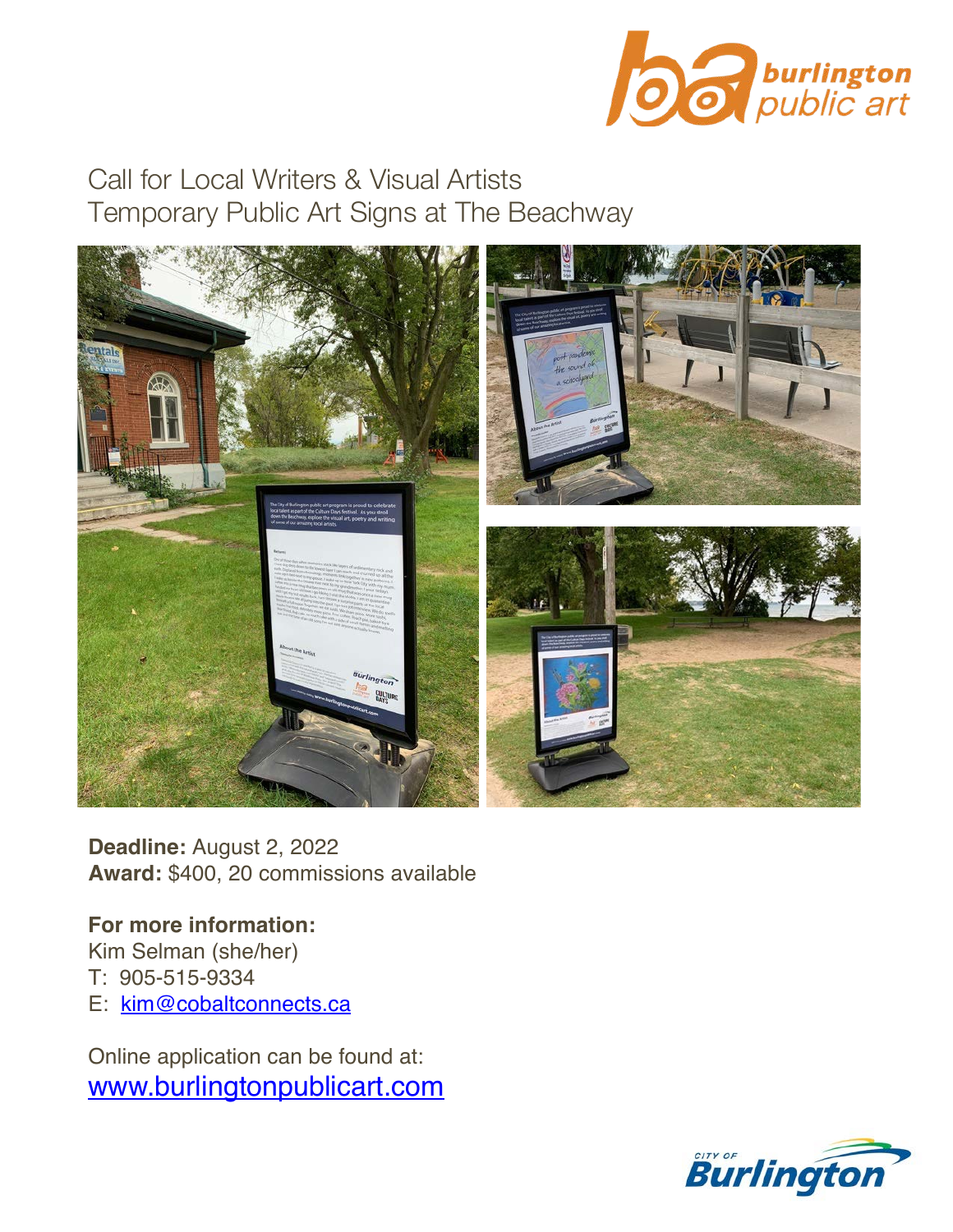

# Artist Opportunity

The City of Burlington public art program is presenting a series of temporary public art signs at the Beachway in conjunction with the Ontario Culture Days. Running from September 23 – October 16, 2022, Culture Days is 3 weeks of arts and culture experiences outdoors, indoors and online. This project will commission approximately **10 visual artists and 10 writers** to create artwork that will be displayed on temporary signs along the multi-use path. This project provides trail users with a safe and accessible way to enjoy art and to learn more about the amazing creators in our community.

This call is **open to Burlington-based artists** and is open to all art forms that can be presented in a sign format. This includes, but is not limited to: visual art, graphic art, photography, poetry, short story, non-fiction, etc. Submissions may be from existing or newly created work.

#### Project Goals

The theme for the 2022 Culture Days is Re-emergence. Canada is ready for a re-emergence of arts and culture — and so is Culture Days! As the world navigates to past norms and designs new solutions for everyday life, we believe arts, culture, and expression play a vital role in a healthy, thriving society. As we reimagine and re-emerge, Culture Days is an opportunity to champion a life enriched by arts, culture, and creativity.

Artists submitting proposals for the Temporary Public Art Sign project should take inspiration from the re-emergence theme. Additionally, the artwork should:

- $\circ$  Be easily legible to pedestrian traffic, artwork that incorporates text must adhere to AODA (Accessibility for Ontarians with Disabilities Act) guidelines.
- o The artwork must be suitable for presentation in a public space, for all ages (i.e., the artwork may not contain profanity, hate speech, graphic imagery, etc.)
- o Writing pieces must be 250 words or less. Please consider formatting requirements of your submission (i.e., if your submission requires multiple line breaks, spacing, etc. the word count should be reduced to allow space for this)
- o Visual artwork must be supplied in a high resolution format suitable for printing.
- o The dimensions of the artwork space is 21" wide and 18" tall.
- o A brief artist biography will be included underneath the image on the sign.

# **Eligibility**

This project is open to Burlington residents. Artist collectives and/or artist-led teams are also encouraged to apply. The Burlington public art program strongly encourages applications from equity-seeking communities, from individuals who identify as Indigenous, Black, People of Colour, Persons with Disabilities, and 2SLGBTQ+ and/or persons living at intersectionalities.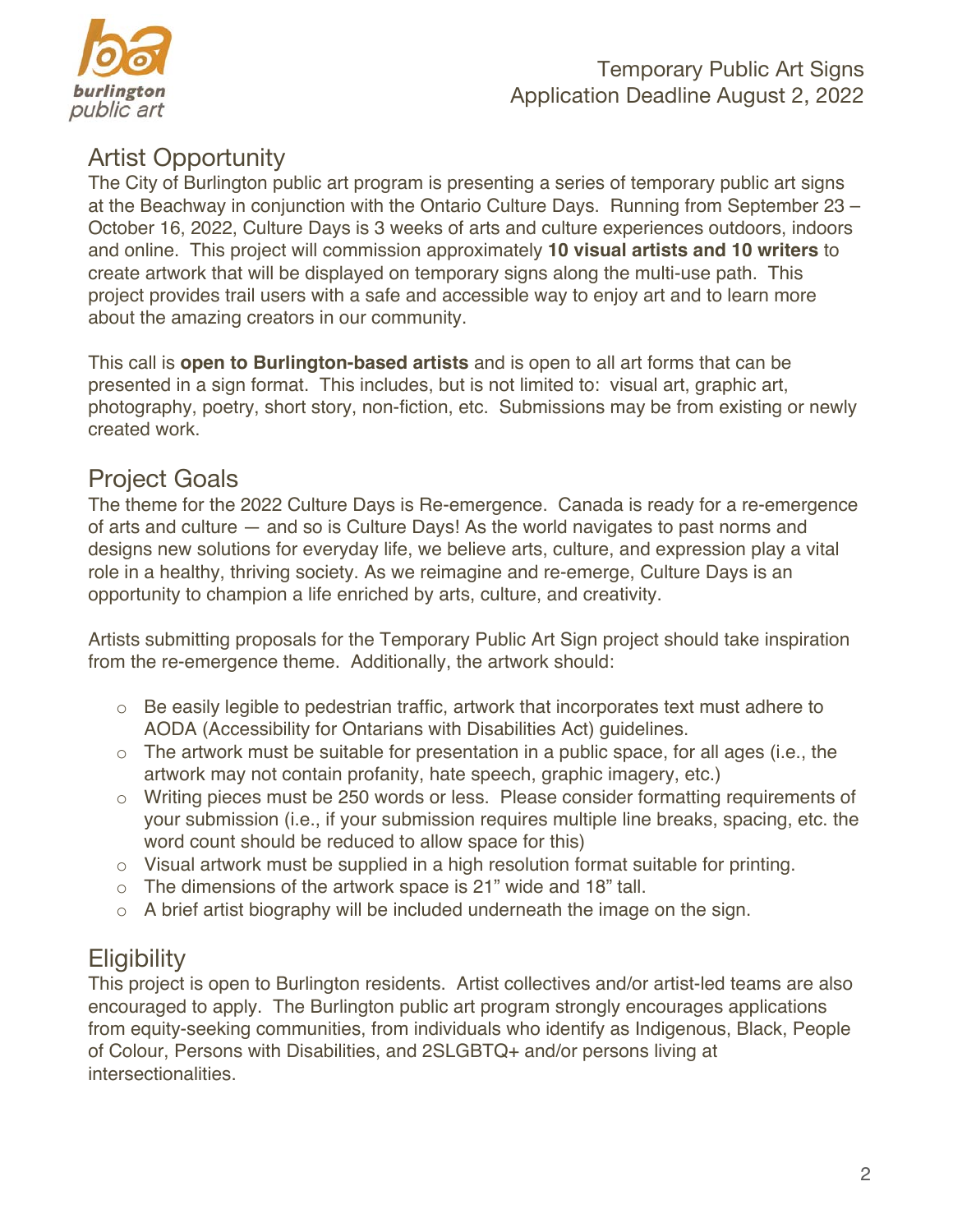

#### Artist Fee

The artist fee for this project is \$400 (CAD, exclusive of HST). Successful artists will need to supply the City of Burlington with a digital artwork file ready for printing and the rights to reproduce the artwork for the purposes of the Temporary Public Art Signs project. The City of Burlington will pay for all costs related to the production, installation and maintenance of the signs.

## Artwork Location

The artwork will be installed along the The Beachway's multi-use trail. This 2 km. route of lakeside trails runs from Spencer Smith Park to the canal. In addition to the trails, The Beachway features a sandy beach, an outdoor pavilion, playground and seasonal concessions. The public art signs will primarily be concentrated on the section of path located near the playground, pumphouse building and pavilion.

| <b>Deadline</b>           | <b>Activity</b>                                                                          |
|---------------------------|------------------------------------------------------------------------------------------|
| August 2                  | Call for Artists responses due                                                           |
| By August 12              | Successful artists selected; enter into a contract with the City of<br><b>Burlington</b> |
| September 6               | Final artwork files due                                                                  |
| September 23 – October 16 | Artwork installed for duration of Culture Days celebration                               |

## Estimated Project Timeline: 2022

# Application Deadline and Receipt

All applications are due on or before **Tuesday August 2, 2022 by 11:59 p.m.** Applications must be submitted online using the online application portal Submittable.Incomplete applications or those received after the deadline will not be accepted.

All applicants will receive notice via email that their application has been received. It is the responsibility of the applicant to ensure that their application has been received by Cobalt Connects. If you do not receive a verification email following the submission of your application (don't forget to check your junk mail first), please contact kim@cobaltconnects.ca or 905-515-9334.